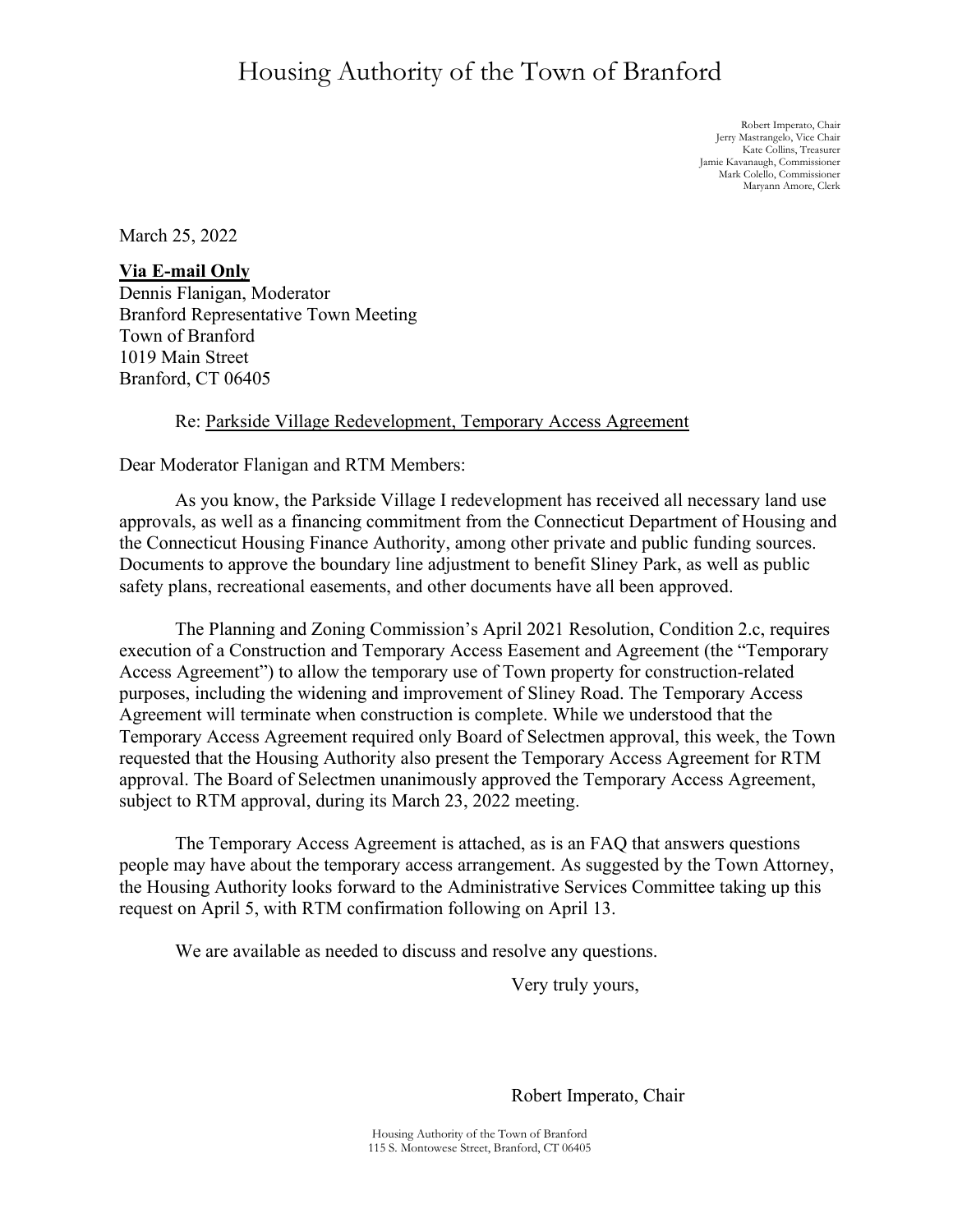cc: William Aniskovich, Esq. RTM Majority Leader Ray Ingraham RTM Minority Leader Tracy Everson RTM Administrative Services Committee Chair Victoria Verderame First Selectman James Cosgrove Second Selectman Angie Higgins Third Selectman Ray Dunbar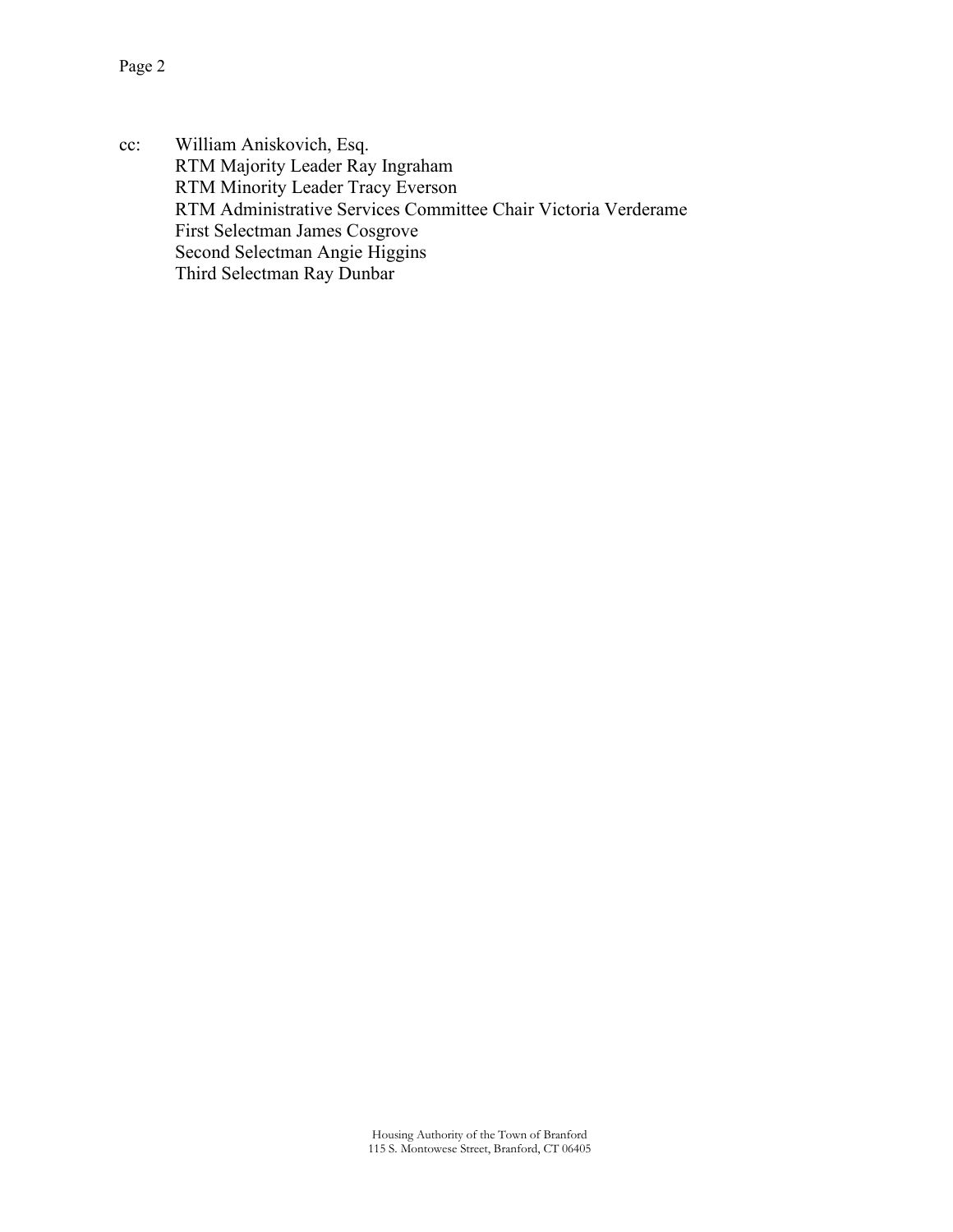## **Attachment 1**

Temporary Access Agreement

(attached)